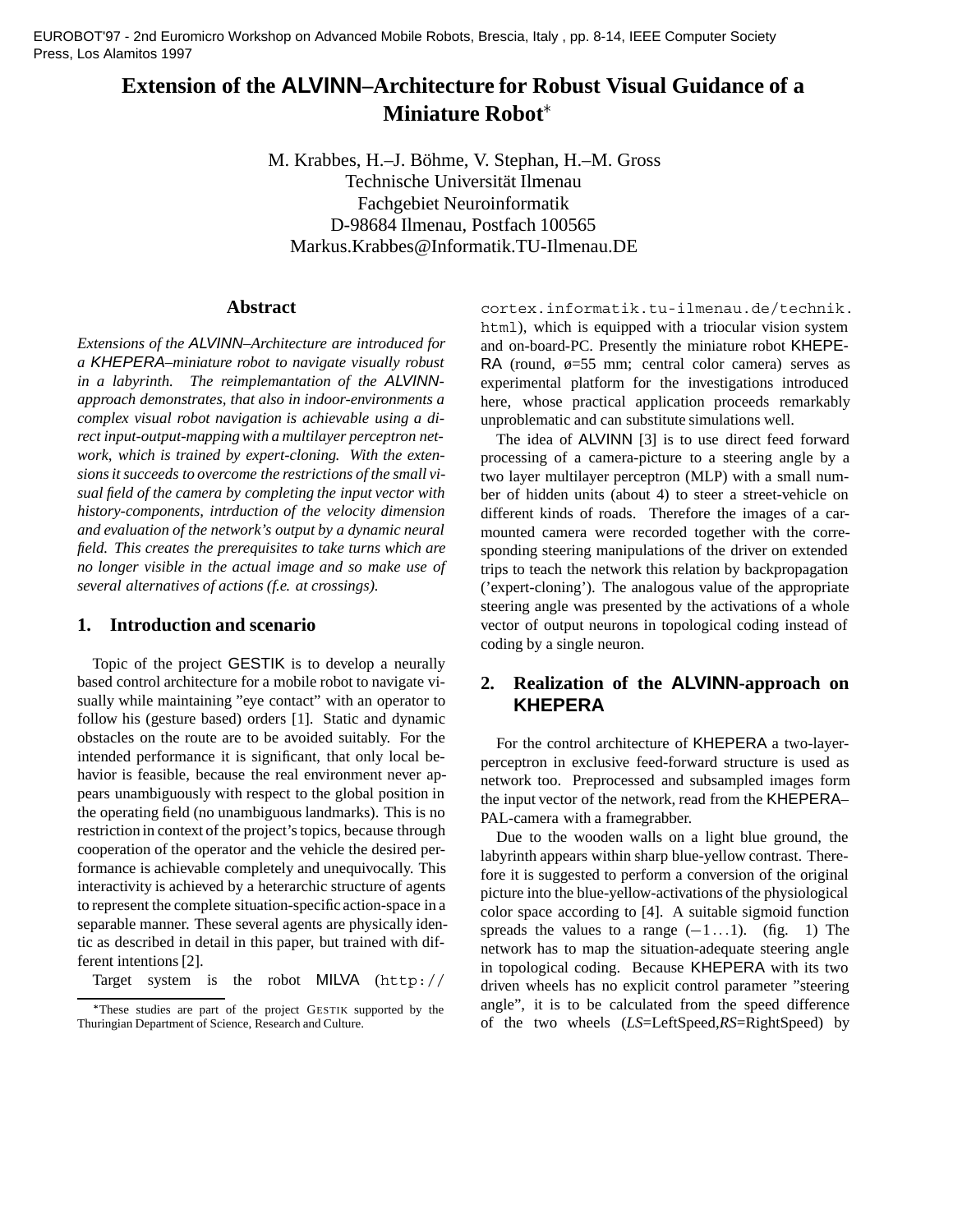

**Figure 1. The steps of image preprocessing for KHEPERA: the original picture (left), the blueyellow-activations (2nd f. left), after threefold subsampling (2nd f. right), and dynamic adaptation (right).**

normalization to the total velocity. The following equation is applied to map this angle onto a *m*-dimensional output vector representing a Gaussian of *M* Neurons width (fig. 2):

$$
y_i = e^{-\frac{\left(i - \frac{m+1}{2} \cdot (1 + \frac{LS - RS}{LS + RS})\right)^2}{M}} \quad i \in [1 \dots m]; \quad (1)
$$



**Figure 2. One-dimensional topologic coding of the steering angle: Graph for m=31, M=10, RS=5 x LS**

The multilayer perceptron is trained with a database containing 2500 samples of input - output patterns, recorded from the exemplar behavior of a human trainer ("expert") and preprocessed as described above. It has to be pointed out that the navigation while recording proceeds exclusively based on the video-images of KHEPERA's onboard-camera to guarantee consistent data sources in training and recall. Therefore the expert steers the robot using a video head-set.

During the network-teaching the whole database is repeatedly presented in mixed order. In this way it is possible to use direct learning instead of batch learning without disadvantages in respect to both robustness and learning speed. As number of hidden units, 6 proved to be suitable. Finally, the proper quantity of hidden units should be determined empirically. An unnecessarily high number can only be identified by the development of quasi identical weight patterns in the weight diagram of the network.

As a useful number of cycles to repeat the training set, only a range between 10 and 50 can be specified. Although a considerable minimization of the error, integrated across the training set, becomes obvious in this range, there is no crucial improvement of the subjective behavior with extended training. Because of the considerable expenditure to create training examples, the data base for validation is limited and therefore not able to completely avoid overfitting. It should be noted here that no benchmark was developed yet to compare different training sets, teaching cycles, network configurations and so on. Perspectively, a test must be realized, which is based on recording the real behavior combined with an evaluation of yet to be defined criteria. Figures 3 and 6 are first results of these procedures, visualizing a tracking of a colored label on top of the KHEPERA.

To use the network, firstly the centre of gravity of the output activation was calculated to project it to a relation of wheel speeds, which corresponds to the maximum of the Gaussian at this position. This approach is simplified as compared to the methods of [3] (best correlating Gaussian) and [5] (only a window for the neighbourhoodof maximum) but yields sufficient results. As a constant basic speed, a usual value from the teaching phase was chosen. KHEPE-RA masters all good-natured situations, even in an unknown labyrinth, largely free of collisions and shows the expected behavior. It lines up centrally in alleys; if only one wall is visible, it attempts to follow the wall with a lateral distance typical for alley passages (fig. 3). It is necessary to keep parts of the floor in the visible range of the camera permanently. While doing this, the restricted area of view appears very limiting (fig. 4).



**Figure 3. The achievable behavior of KHEPERA with the original ALVINN-approach (circle=KHEPE-RA-base).**

It is possible, that the vehicle crashes into obstacles which it does not see at this moment. That's why the expert uses special behavior while creating the training set. Typical for that is to go straight ahead as far as possible and to turn away only if the way in front of the vehicle is blocked. With the necessity to keep a part of the floor always in the image, the radius must not fall bellow 10 cm (outer wheel) in bending alleys. With that there is no exit from blind alleys closer than 20 cm. It turns out, that also the vertically limited visible field has a negative effect because the estimation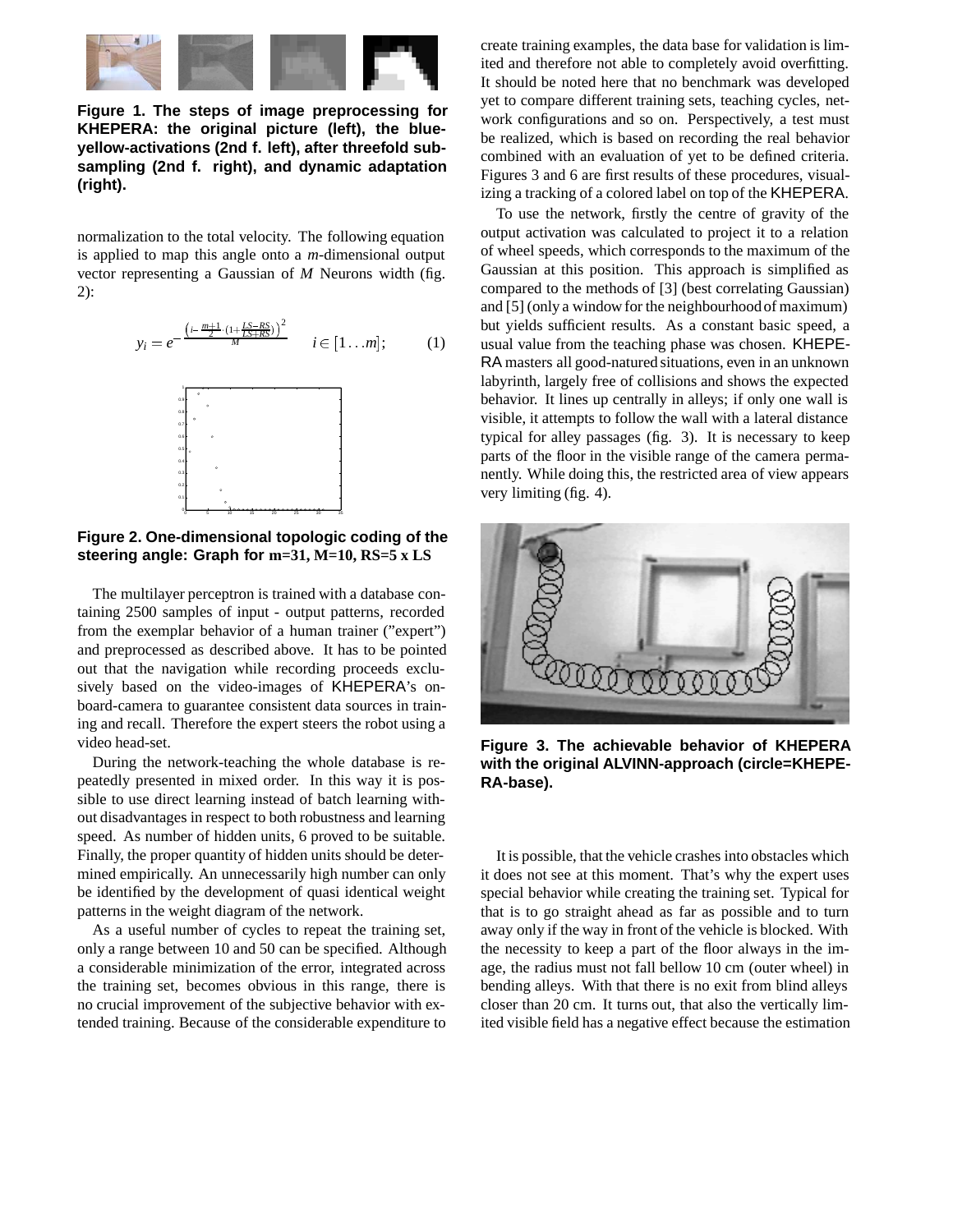

**Figure 4. The restricted visible field of the KHE-PERA-camera limits considerably the achievable behavior (left), comparable to conditions for the MILVA-robot (right).**

of distances to obstacles is based on recognition of the position on the floor.

#### **3. Extensions of the ALVINN-approach**

#### **3.1. Path window**

Because the same problems will appear for the MILVArobot with its traktix from 3–wheel-kinematics in a comparable manner (fig. 4), structures are to be developed already in the KHEPERA-scenario to create adequate behavior trough a sensomotory projection. Since the previous images of the path history have equal importance for the navigation behavior, a path window was introduced. This seems more appropriate compared with the use of recurrent networks or dynamic neurons, respectively (fig. 5). This structure is a simplified application of the "Sliding-Window" technique in TDNN according to [6]. In this path window, previous input vectors (images) are presented in addition to the actual one. For such an expansion of the network input layer, it is important to use a constant distance for the images presented simultaneously. To realize this also with variable speed, the input vectors are saved up to a determined horizon together with the step distance belonging to them. From this buffer distance-equalized input vectors are chosen. To teach the network with such an input history, a database of training sets was created, which consists of a continuous sequence of training patterns. In this database, a training sample at any position can be pointed to by reading of a section according to the dimension of the path window.

It was interesting to observe that even a human expert does not succeed in turning around a corner with the current picture only. The action-reaction-feedback from *target of motion – KHEPERA-movement – change of the picture* is so mediate, that only extended practice leads to some routine. That's why it was necessary to complete the senses of



**Figure 5. Whereas recurrent network structures represent past information comparable to PT1 behavior (left) the relevance of picture information keeps on constant high level up to a path corresponding to the vehicle's dimension and completely collapses after that (right).**

the driver by 2 "senses of touch" in addition to the visual field. The distance value of the 2 outer lateral IR sensors of KHEPERA are passed on to the driver by headphones as stereo noise. But this procedure contains a latent danger; that the behavior of the teacher is dominated too much by this additional, for the network not usable modality (IRsensors) leading to inconsistences between training and network recall.

Application of this extension shows the desired success not only in lateral positioning to obstacles or changing alley widths, even those which are no longer visible in the actual image (Figure 6), but also in reduction of ambiguous situations. Now decisions how to move are possible also in positions close to a wall, based on the information in the path history (Figure 7). Moreover, now there are no problems to loose the "eye"-contact to the floor temporarily in sharp curves. As a number of input vectors in the path window, 3 proved suitable in a distance of about 3 cm (conforms to half KHEPERA-diameter). More history layers increase the number of adaptive weights in the network too much, higher distance of the vectors causes too much variety to be retraced by the network in a sensomotorical coincidence.

Generally the introduction of the path window is a leap in quality compared to the original architecture because the sensory basis is created to make use of alternatives of actions (of driving forward) possible, f.e. driving along turns which are not longer visible in the actual image. So it becomes feasible to create several training sets based on different action incentives to achieve agents with different intentions of behavior.

#### **3.2. Dimension of speed**

Simultaneously to the extensions described above, a second dimension was integrated in the action space to represent the vehicle speed according to behavior of the expert. Therefore, the previous *m*-dimensional output vector was converted to a  $m \times n$ –dimensional one to code steering angle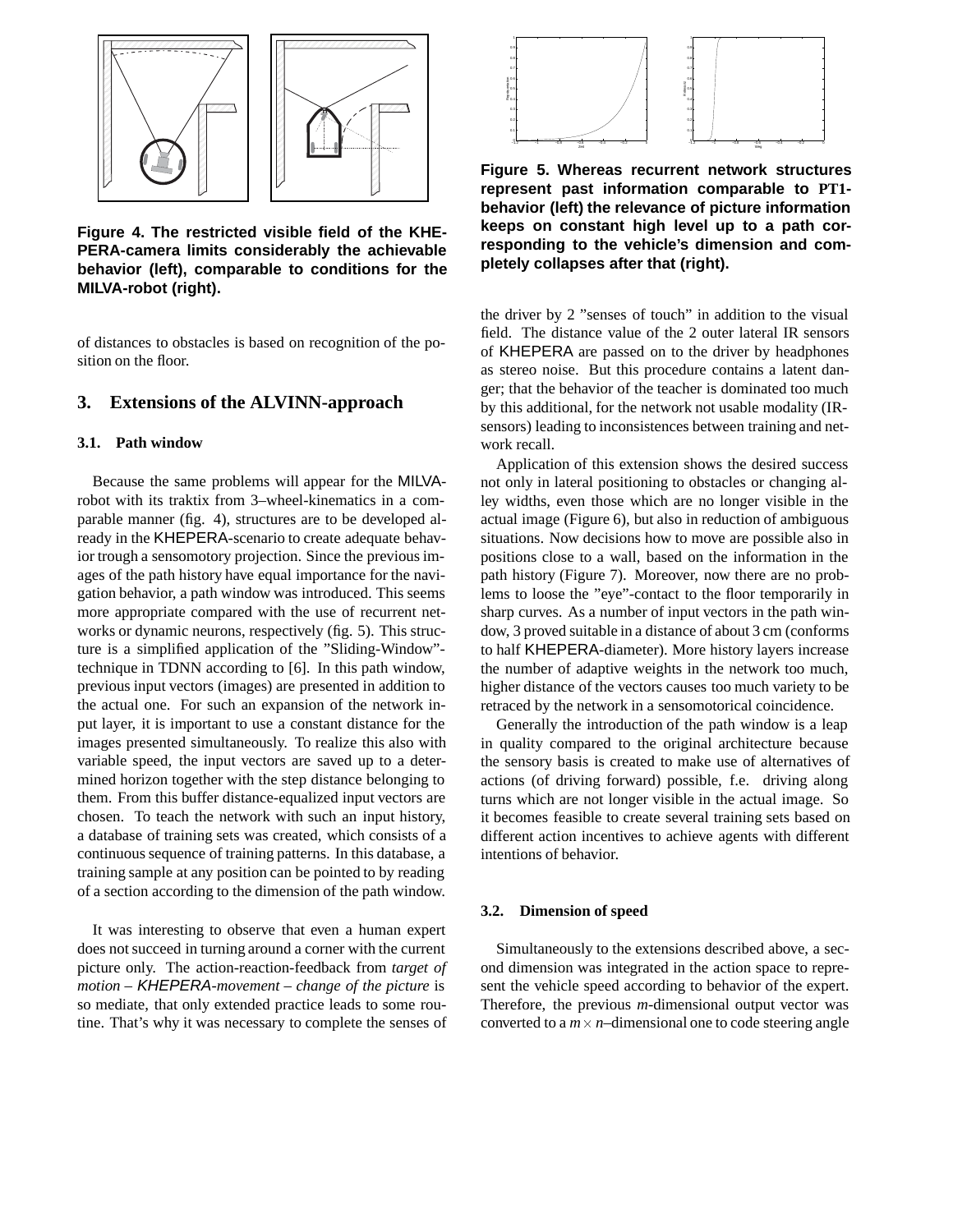

**Figure 6. The recording of the vehicle-behavior near a lateral obstacle in the labyrinth shows the achieved progresses using the path window: The original network is forced to evade very early (A) and reverts to the alley centre prematurely (B) (left). With the additional information from the path window both evading (A) and returning (B) take place with the expected distance to the obstacle (right).**

and speed in a two-dimensional (about  $M \times N$  dimensioned) Gaussian (eq. 3, fig. 8).

$$
y_{ij} = e^{-\frac{\left(i - \frac{m+1}{2} \cdot (1 + \frac{f_S - RS}{2S + RS)}\right)^2}{M} \cdot e^{-\frac{\left(j - \frac{V}{2} - \frac{LS + RS}{2S - RS}\right)^2}{K} \cdot (n - N)} \cdot i \in [1 \dots m]; j \in [1 \dots n]
$$
\n(2)

The afferent (in each case top) and efferent (in each case bottom) weights of 6 hidden units of a trained network with 2-dimensional output coding without path window are depicted in the weight diagram fig. 9. In the weight patterns of the input layer the structure of the input data appears clearly, the output layer shows strongly excitatory (light) and inhibitory (dark) weights in the typical regions of the action space (stop at  $v=0, \phi=0$ : in the action map central at bottom).

#### **3.3. Focus of activation**

From a methodological point of view the two-dimensional representation offers crucial advantages compared to a conceivable double one-dimensional mapping of steering angle and speed, because multiple action suggestions are **separable** across the activity distribution of output neurons. With the resulting output activation, a dynamic neural field according to [7] and [8] can be appropriately stimulated. Hence, the desired effects can be achieved, which are included in a "intelligent" interpretation of the netework's output:

1. Mechanisms of selection of maxima focus on the region of highest intensity. For this the region has to



**Figure 7. Path window with 3 input vectors (3 x 10 image lines): While the actual vector (bottom) represents an ambiguous situation, a turn to the right is recognizable with the additional information from the vectors past.**



**Figure 8. Two-dimensional topologic action coding for a slow turn right in a 10 x 5 dimensioned Gaussian at a 25 x 15-dimensional output vector (as mesh-plot).**

exceed its neighborhood both in spatial expansion and activation. The activation of all non-supported regions is inhibited.

- 2. After selection of a local maximum it will be focused on, even if its activity falls below that of others, up to a certain limit. Such cases appear when the actual situation, represented in the input vector, was not or hardly contained in the training set of the network, caused by noise effects, dynamic obstacles or momentary loss of the ground in the actual view. This hysteresis quality leads to a kind of perseverance avoiding the loss of focus during short-term crashes of local activity.
- 3. Even during a movement of the local activation its centre will still be matched. With this, the never stationary "blobs" on the output layer can be tracked permanently.

The neural field consists of a two-dimensional layer of first order dynamic neurons (time constant  $\tau$ ), whose activities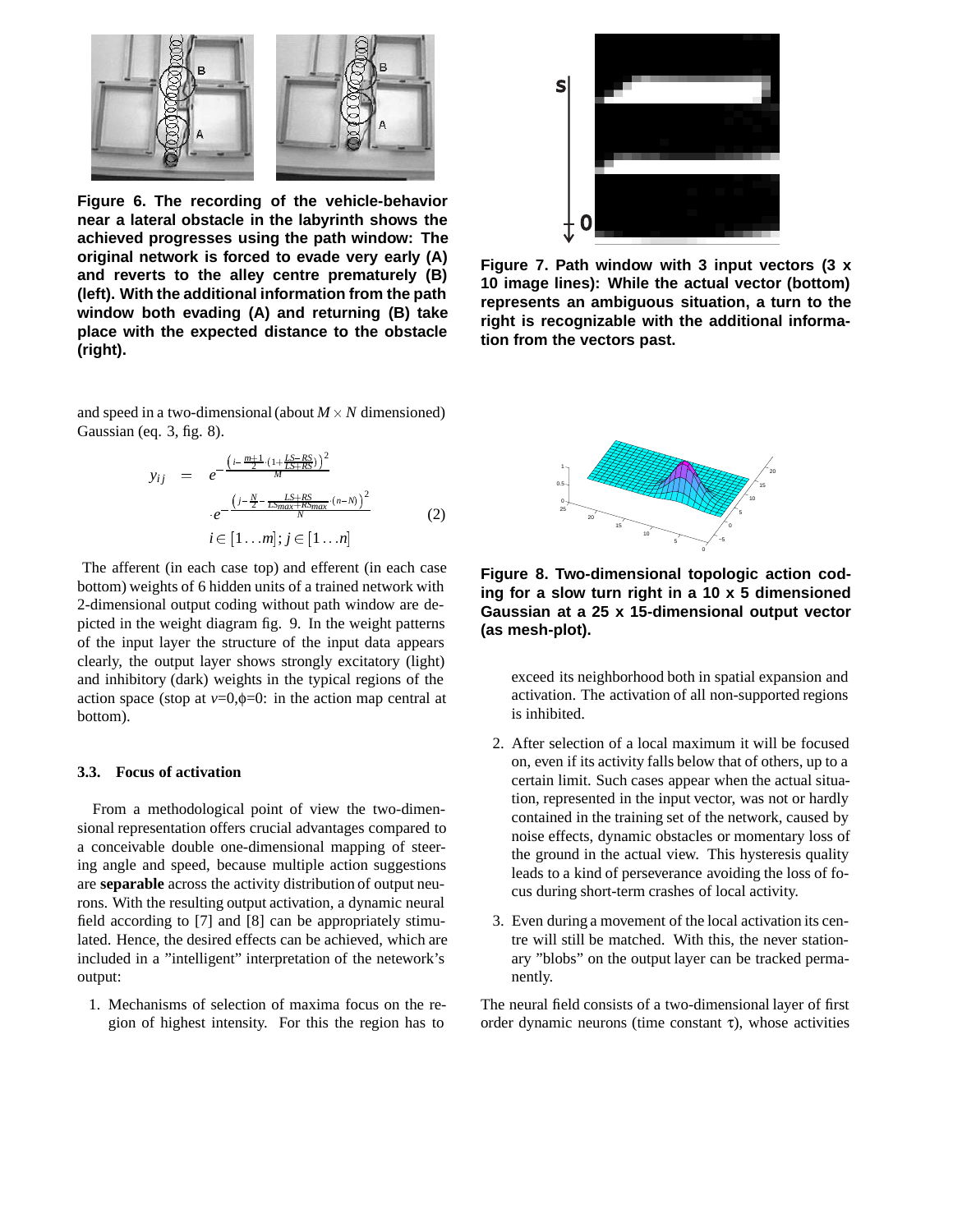

**Figure 9. The weight diagram of a 200-6-375– network, see text for explanation.**

are changed according to the following differential equation:

$$
\tau \frac{d}{dt} u(\vec{i}, t) = -u(\vec{i}, t) + h + x(\vec{i}, t) \n+ \int_{R} w(\vec{i} - \vec{i}^{\prime}) S[u(\vec{i}^{\prime}, t)] d^{2} i^{\prime}
$$
\n(3)

The change of the state of a neuron at position  $i$  in the assembly is a function of its previous state  $u(i, t)$ , the global inhibition  $h < 0(H_0)$  , the sum of all neighbouring neurons weighted by the distance function  $w(i - i')$ , the threshold function *S*( ) and last but not least the input pattern  $x(i, t)$ . For simulation the differential equation is suitably approximated with the one step technique according to EULER and CAUCHY using step width  $\Delta T$  in the following time discrete equation for the state activities:

$$
z_{ij}(k+1) = (1-\alpha)z_{ij}(k) + \alpha \left\{ w^I x_{ij} + \int_R w(\vec{i}-\vec{i}^{\prime}) S[u(\vec{i}^{\prime},t)]d^2 i^{\prime} \right\}
$$
 (4)

*with* :

$$
\alpha = \frac{\Delta T}{\tau} \tag{5}
$$

$$
w(\vec{i} - \vec{i}') = C \cdot e^{-\frac{||\vec{i} - \vec{i}'||^2}{2\sigma^2}} - H_0 \tag{6}
$$

$$
S(z) = \frac{1}{1 - e^{-\frac{x - 0.5}{0.5}}} \tag{7}
$$

Equation 6 defines the lateral distance function  $w(\cdot)$  with local excitatory and global inhibitory effect such that only one compact cluster can succeed. As threshold functions serves a suitable sigmoid function (eq. 7).



**Figure 10. The activation of the output layer of the net (each on top) and the neural field operating on it: a conflict situation on the left and a nonambiguous situation on the right.**

Figure 10 demonstrates the selective effect of the neural dynamics. But the static image can hardly convey the real behavior of this neural layer, as especially its time series of activation is symptomatic for the global behavior. On the basis of the activation of the dynamic neural field, a drive command could be generated without mistakes by determination of the centre of gravity. However, the best results were achieved by gating a local region of the original output activation through suppressing all other neurons, whose corresponding units in the dynamic layer were inhibited. Because of the high resolution in the output coding the position of the maximum activation in this gated window can be used directly with suitable low pass filtering afterwards.

### **4. Outlook**

The used dynamic neural field will gain further significance for the fusion of intentionally different taught agents to represent the complete situation-conform repertoire of actions (see section 1.). The fusion proceeds in that their gated output activations are overlied appropriately (maximal activation in easiest case) to stimulate a similar neural layer to focus in a energetic centre for selecting the finally executed action. A decomposed multi-agent-structure, as proposed here, offers the opportunity of a local nonspecific modulation of the several agents by a hierarchically higher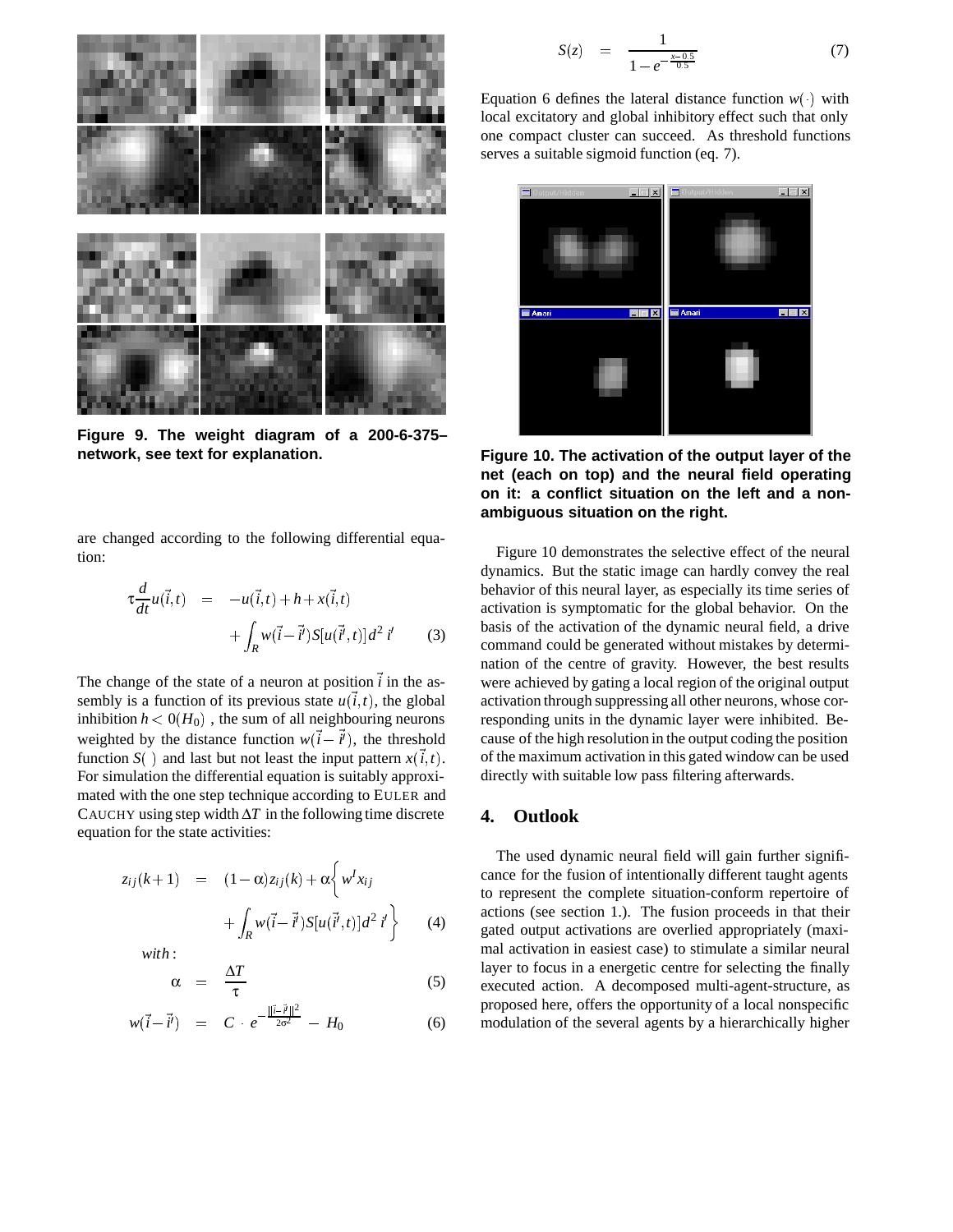decision level to produce an interactive complete architecture, as draft in fig. 11:

- 1. The individual agents project the visual data stream (distance-normalized vector sequence) onto a situation-adequate action (suggested actions) coded topologically in two-dimensional maps. They receive their intentional orientation by training with different training sets (aimed at "turning left" / "going straight ahead" / "turning right") created by an expert (human pretraining).
- 2. The action suggestions of the agents operating on identical data streams are superposed (**+**) and can be biased by instructions of the operators intentionally (human manipulation), so with regard to the agents (desirable intention), as well as with regard to an action (desirable action). Because of the purely modulating manipulation it is certain, that the vehicle will act according to the external instructions, but only with its own repertoire of behavior in conformance to the actual situation.
- 3. For further adaption of the individual agents the finally selected (action selection) and executed action is returned to the agents to assign them the achieved success. The basis for evaluation is the sensory experience of collisions, which leads as internal reinforcement the entire system to select another (better) action in the next comparable situation. The module human evaluation represents an evaluation by an expert with external reinforcement.



**Figure 11. Draft of a total architecture with activ learning, intentional agents.**

As mentioned above, an adaptive design of the several agents should be achieved through completing the MLPnetworks with an active learning structure, which in addition to the situation-specific action learns an estimation

of the network's competence in this situation. This structure is comparable to the AHC (adaptive heuristic critic) – approach according to [9]: the additional network functions as adaptive critic element (ACE) and learns the value function of the fixed policy of the MLP-network. In contrast to the MLP working as function approximator, for this ACE it is necessary, that its architecture is not based on a statistical learning of the input-output-mapping, but able to grasp critical exceptions in one step (one-shot-learning) (fig. 12).



**Figure 12. The functional diagram of a complete agent in AHC-architecture.**

As noted, the actions available for the execution may differ from those suggested by an individual agent. Therefore, a value of responsiblity must be computed by comparison of suggested and finally executed action. The ACE learns a prediction of the reward  $(0 \t1)$  in the actual situation, which is used to modulate the output activation of the MLPnetwork.

#### **References**

- [1] Böhme, H.-J., Brakensiek, A., Braumann, U.-D., Krabbes, M., and Groß, H.–M., "Neural architecture for gesture-based human-machine-interaction," in *Gesture-Workshop Bielefeld*, September 1997.
- [2] Krabbes, M., Böhme, H.–J., Stephan, V., and Groß, H.– M., "Handlungsorganisation mittels intentionaler neuronaler agenten," in 13. Fachgespräch Autonome Mo*bile Systeme, Stuttgart*, Oktober 1997.
- [3] D. A. Pomerleau, *Neural Network Perception for Mobile Robot Guidance*, Kluwer Academic Publishers, Boston/Dordrecht/London, 1993.
- [4] Pomierski, T. and Groß, H.–M., "Biological neural architecture for chromatic adaptation resulting in constant color sensations," in *Proc. of the ICNN-96, Washington DC*. 1996, pp. 734–739, IEEE-Press.